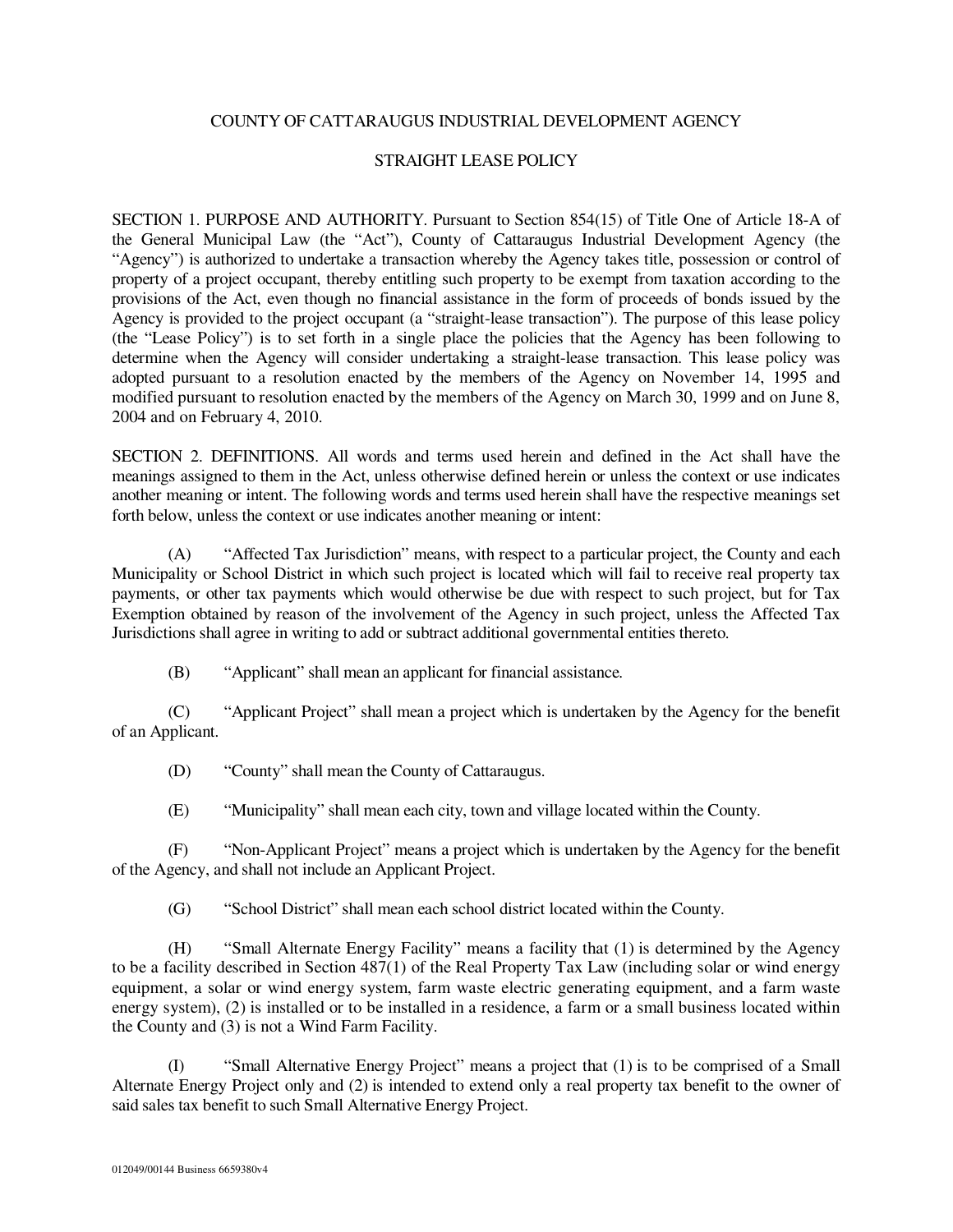(J) "Small Business" shall mean any business which is a recipient of a small business loan from the Cattaraugus County Business Development Corporation.

(K) "Small Business Equipment Project" means a project that (1) is to be undertaken by the Agency for the benefit of a Small Business, (2) is intended to extend only a sales tax benefit to such Small Business and (c) is to be comprised of equipment only.

(L) "Tax Exemption" shall mean any financial assistance granted to a project which is based upon all or a portion of the taxes which would otherwise be levied and assessed against a project but for the involvement of the Agency in such project.

(M) "Uniform Tax Exemption Policy" shall mean the Uniform Tax Exemption Policy adopted by the Agency pursuant to a resolution enacted by the members of the Agency on November 14, 1995, readopted pursuant to a resolution enacted by the members of the Agency on March 30, 1999, and modified pursuant to resolutions enacted by the members of the Agency on June 8, 2004, and on February 4, 2010.

(N) "Wind Farm Facility" means a group of wind turbines and related facilities in the same location intended to be used for the production of electric power to be sold to third parties. A Wind Farm Facility includes all related equipment determined by the Agency to be necessary or desirable for collecting such electric energy and delivering same to the electric grid, but shall not include the land and improvements that were included on the tax rolls of the Affected Tax Jurisdictions prior to the commencement of the project of which such Wind Farm Facility is a part (see Section  $7(D)(1)$ ) of the Uniform Tax Exemption Policy)

SECTION 3. GENERAL PROVISIONS. (A) General Policy. The general policy of the Agency is not to consider becoming involved in a straight-lease transaction unless said transaction meets the following criteria: (1) the project must be a project of a type which the Agency is authorized to consider undertaking, and must not be a project of a type which the Agency has decided for policy reasons not to undertake; and (2) if the applicant desires to achieve maximum cost savings, the transaction should be structured to minimize the documentation to be reviewed and executed between the Agency and an outside lender.

(B) Exceptions. The Agency reserves the right to deviate from such policy in special circumstances. In determining whether special circumstances exist to justify such a deviation, the Agency may consider factors which make the project unusual, which factors might include but not be limited to the following factors: (1) the magnitude and/or importance of any permanent private sector job creation and/or retention related to project; (2) whether the Affected Tax Jurisdictions will be reimbursed by the project occupant if the project does not fulfill the purposes for which Tax Exemption was granted; (3) the impact of the project on existing and proposed businesses and/or economic development projects; (4) the amount of private sector investment generated or likely to be generated by the project; (5) demonstrated public support for the project; (6) the estimated value of the Tax Exemptions requested; and (7) the extent to which the proposed project will provide needed services and/or revenues to the Affected Tax Jurisdictions. In addition, the Agency may consider the other factors outlined in Section 874(4)(a) of the Act.

(C) Application. No request for a Tax Exemption relating to an Applicant Project shall be considered by the Agency unless an application and environmental assessment form are filed with the Agency on the forms prescribed by the Agency pursuant to the rules and regulations of the Agency. Such application shall contain the information requested by the Agency, including a description of the proposed project and of each Tax Exemption sought with respect to the project, the estimated value of each Tax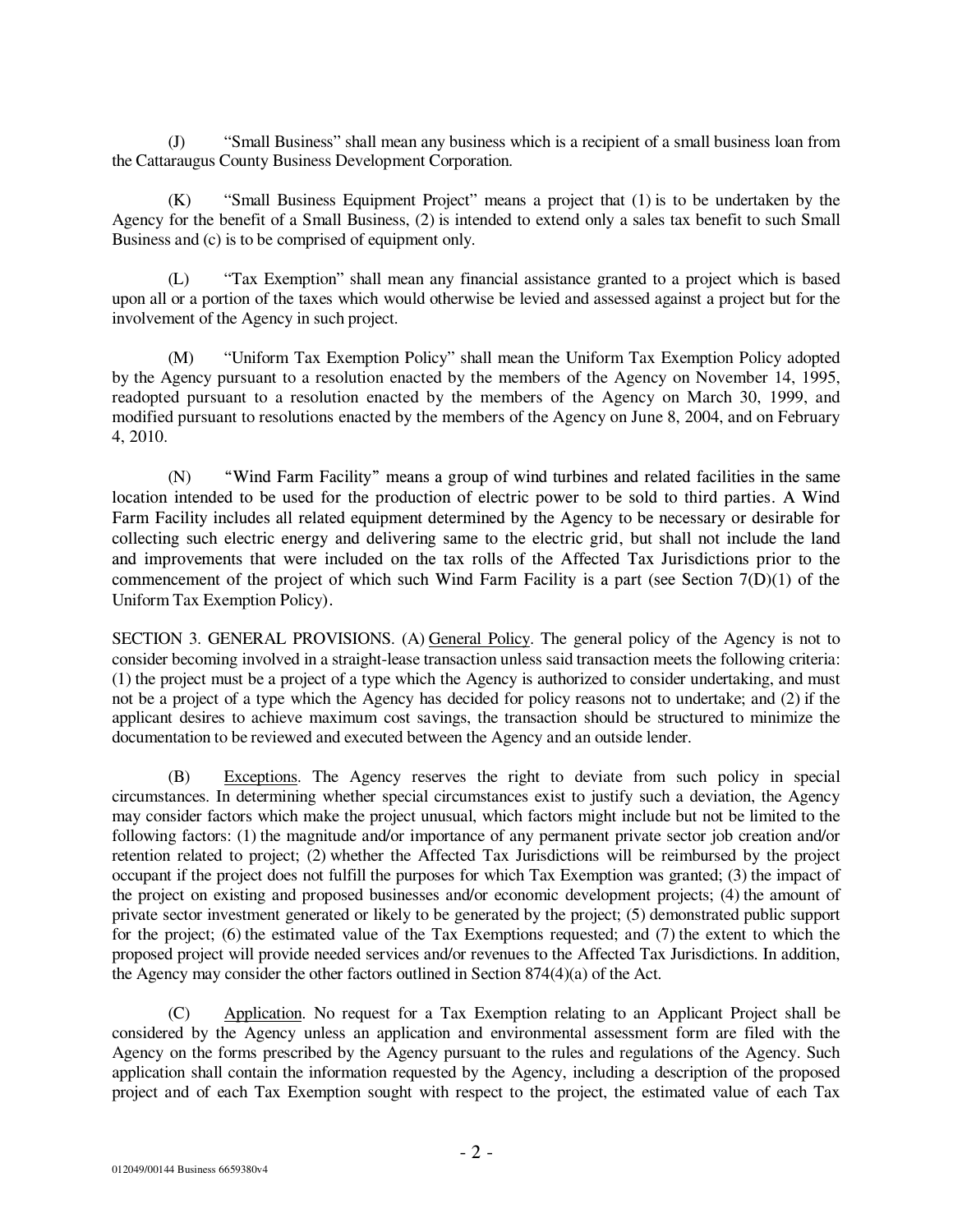Exemption sought with respect to the project, the proposed financial assistance being sought with respect to the project, the estimated date of completion of the project, and whether such financial assistance is consistent with this part.

(D) Notice to Affected Tax Jurisdictions. No request for approval of an Applicant Project by the Agency which involves a straight-lease transaction involving projected financial assistance aggregating \$100,000 or more, or which involves a proposed deviation from the provisions of this Lease Policy, shall be given final approval by the Agency unless and until, to the extent required by Section 859-a of the Act, (1) the Agency has sent written notice of said request to each Affected Tax Jurisdiction, and (2) the Agency has given each Affected Tax Jurisdiction a reasonable opportunity, both in writing and in person, to be heard by the Agency with respect to the proposed request. With respect to Non-Applicant Projects, the Agency shall comply with the provisions of Section 859-a of the Act, to the extent applicable. In addition, the Agency shall comply with all other notice provisions contained in the Act relative thereto.

(E) Fee Structure. Except as provided in subsection (F) or subsection (G) of this Section 3, the following is the current fee structure for an Applicant Project which involves a straight-lease transaction:

(1) Administrative Fee. At the time of closing and/or prior to the Agency issuing its sales tax exemption letter with respect to the project and/or granting any other financial assistance with respect to the project, the applicant for a straight-lease transaction will be required to pay the Agency's administrative fee relating to the project, said fee to be in an amount equal to one and onesixteenth percent  $(1^{1}/_{16}\%)$  of the amount of the project receiving financial assistance from the Agency (typically based upon an affidavit delivered by the applicant at the closing). Any increase in the size of the project occurring subsequent to the closing (as evidenced in any additional sales tax exemption letter(s), annual tax filings or other evidence of the project cost increasing beyond the initial project amount) will similarly require that the applicant pay the standard Agency fee  $(1<sup>1</sup>/16\%)$  on such *additional amount* prior to the Agency issuing further financial assistance. Any project with an agreement regarding payments in lieu of real property taxes (a "Pilot Agreement") will be responsible to ensure that all payments in lieu of taxes ("Pilot Payments") due with respect to the project are in fact paid in full at time of the project closing. The Agency may modify its administrative fee with respect to a project if three quarters of the members of the Agency present at a meeting of the members of the Agency approve such modification.

(3) Legal Fees. In addition to the Administrative Fees described in paragraph (2) above, at the time of closing and/or prior to the Agency issuing its sales tax exemption letter with respect to the project and/or granting any other financial assistance with respect to the project, the applicant for a straight-lease transaction will be required to pay the legal fees and expenses of the Agency's legal counsel for lease transactions. The following are the Agency's expected legal costs for normal projects falling within the following monetary ranges:

| <b>Project Size</b>         | <b>Anticipated Fee**</b>               |
|-----------------------------|----------------------------------------|
| Projects up to \$500,000    | \$5,000* fee & up to \$500 in expenses |
| Projects up to $$1,000,000$ | \$7,500* fee & up to \$750 in expenses |
| Projects up to $$2,000,000$ | \$9,000* fee & up to \$750 in expenses |
| Projects above \$2,000,000  | Will be negotiated                     |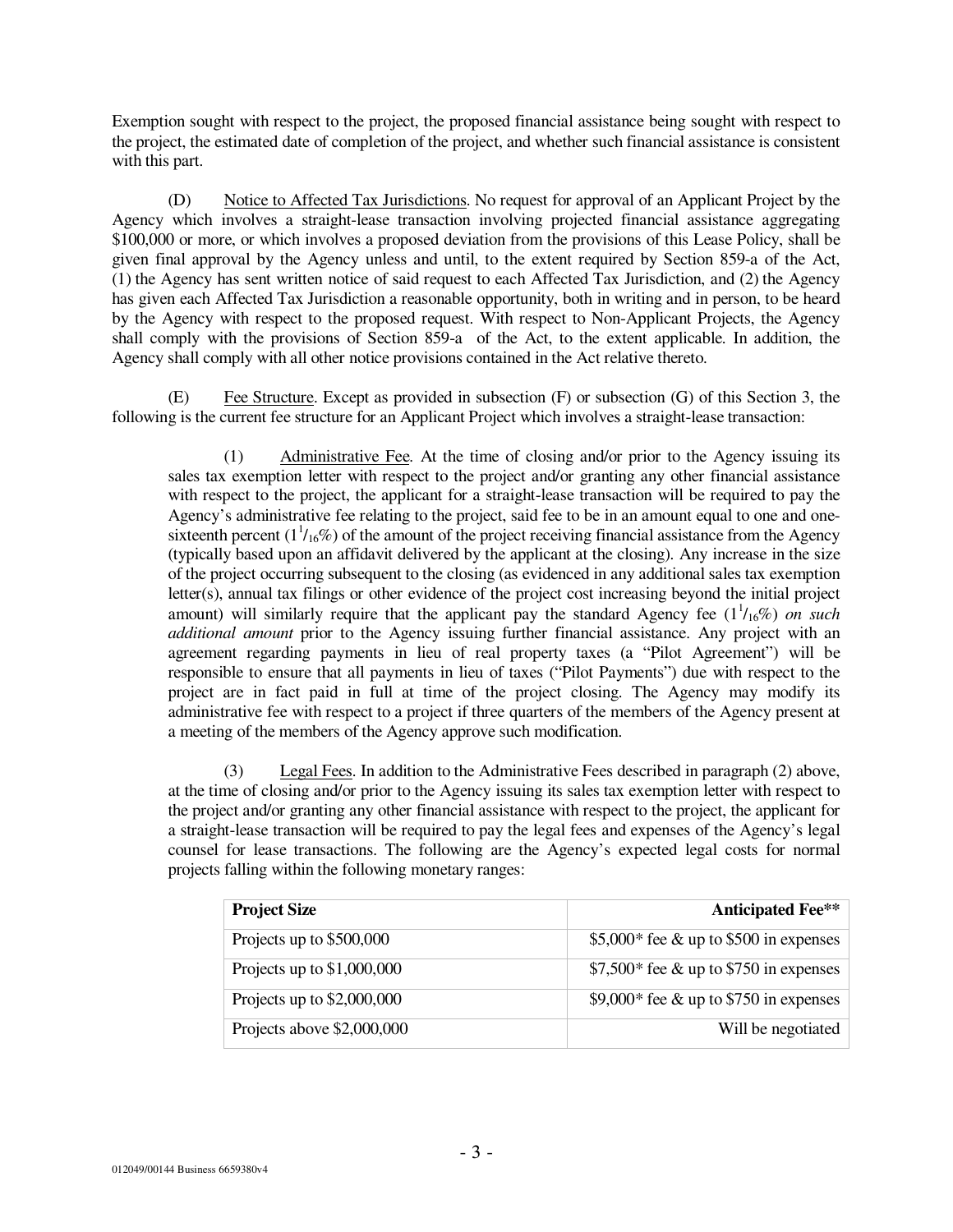- **\* NOTE:** Agency legal counsel fee includes the \$750 non-refundable Agency counsel fee. Also if a Pilot Agreement and/or a mortgage is part of the project, an additional \$2,000.00 fee will be charged.
- \*\* Please Note: **ALL** straight lease transactions will be by mail closing and these costs only include basic lease documents. Modification of the base documents could result in additional Agency counsel costs. In addition, the applicant will also be responsible for the applicant's own attorney's legal expenses relating to the transaction.

(4) Late Payment Fee. A late payment charge of one percent (1%) per month (30 day period) shall be imposed for any of the foregoing payments more than 30 days late from the date billed.

**(F) Special Fee Structure for Small Alternate Energy Projects**. Notwithstanding the provisions of Section 3(E) above, the following is the current fee structure for an Applicant Project which involves a straight-lease transaction with respect to a Small Alternate Energy Project:

(1) Application Fees. All applications for a straight-lease transaction constituting a Small Alternate Energy Project shall be exempt from an application fee.

(2) Administrative Fee. At the time of closing and/or prior to the Agency granting a real property tax exemption with respect to the project, the applicant for a straight-lease transaction constituting a Small Alternate Energy Project will be required to pay any and all recording and filing fees that would apply at the time of filing.

(3) Legal Fees. Assuming that a straight-lease transaction constituting a Small Alternate Energy Project utilizes the Agency's standard documents for said transaction, with no modifications, there will be no legal fees associated with the transaction. If changes are desired to said documents, or additional documents are required for said transaction, the applicant is responsible for the legal fees incurred by the Agency for the creation or alternation of such documents.

Late Payment Fee. A late payment charge of one percent  $(1%)$  per month  $(30 \text{ day})$ period) shall be imposed for any of the foregoing payments more than 30 days late from the date billed.

**(G) Special Fee Structure for Small Business Equipment Projects.** Notwithstanding the provisions of Section 3(E) above, the following is the current fee structure for an Applicant Project which involves a straight-lease transaction with respect to a Small Business Equipment Project:

(1) Application Fees. All applications for a straight-lease transaction constituting a Small Business Equipment Project are exempt from having an application fee.

(2) Administrative Fee. At the time of closing and/or prior to the Agency granting a sales tax exemption with respect to the project, the applicant for a straight-lease transaction constituting a Small Business Equipment Project **will not** be required to pay the Agency's administrative fee relating to the project.

(3) Legal Fees. Assuming that a straight-lease transaction constituting a Small Business Equipment Project utilizes the Agency's standard documents for said transaction, with no modifications, there will be no legal fees associated with the transaction. If changes are desired to